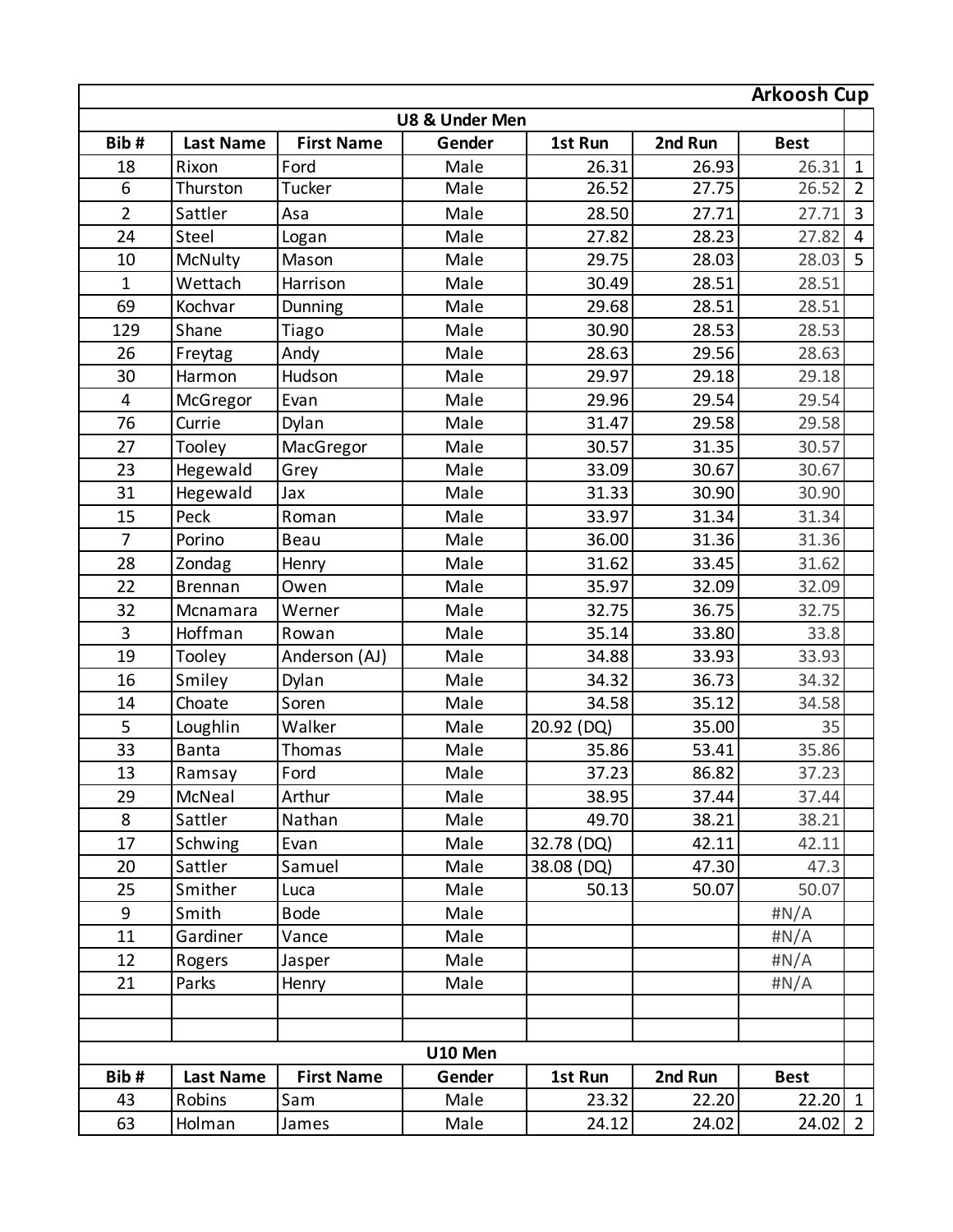| 35   | Harris           | Kelby             | Male         | 25.55   | 25.18      | 25.18       | $\overline{3}$ |
|------|------------------|-------------------|--------------|---------|------------|-------------|----------------|
| 53   | Kantor           | <b>Jack</b>       | Male         | 25.24   | 27.18      | 25.24       | $\overline{4}$ |
| 37   | Grant            | Alex              | Male         | 25.45   | 25.73      | $25.45$ 5   |                |
| 44   | Sattler          | Eli               | Male         | 25.69   | 25.99      | 25.69       |                |
| 58   | Smith            | Max               | Male         | 26.49   | 25.95      | 25.95       |                |
| 57   | bruun            | Halsten           | Male         | 26.41   | 27.05      | 26.41       |                |
| 52   | Smith            | Colin             | Male         | 26.47   | 27.06      | 26.47       |                |
| 136  | Ehleringer       | <b>Brixen</b>     | Male         | 26.83   | 26.56      | 26.56       |                |
| 40   | Sheue            | Vann              | Male         | 27.40   | 27.43      | 27.40       |                |
| 36   | Lloyd            | Cody              | Male         | 28.11   | 28.74      | 28.11       |                |
| 47   | Pott             | Jasper            | Male         | 28.47   | 28.43      | 28.43       |                |
| 41   | Martens          | Chase             | Male         | 28.84   | 33.08      | 28.84       |                |
| 38   | Logsdon          | Evan              | Male         | 33.14   | 29.51      | 29.51       |                |
| 62   | Thomson          | Leighton          | Male         | 38.34   | 29.82      | 29.82       |                |
| 56   | Choate           | Eliot             | Male         | 30.90   | 30.85      | 30.85       |                |
| 64   | Schroder         | Huxley            | Male         | 31.91   | 31.77      | 31.77       |                |
| 61   | Loughlin         | Kai               | Male         | 31.95   | 32.40      | 31.95       |                |
| 59   | Dow              | Hawkins           | Male         | 32.45   | 32.37      | 32.37       |                |
| 48   | Peck             | Justin            | Male         | 33.24   | <b>DNS</b> | 33.24       |                |
| 50   | Rivetts          | Jack              | Male         | 34.95   | 33.69      | 33.69       |                |
| 39   | Zondag           | JP (John Paul)    | Male         | 35.58   | 33.70      | 33.70       |                |
| 34   | Seppa            | <b>Silas</b>      | Male         | 35.70   | 34.60      | 34.60       |                |
| 49   | Hinojo           | Arturo            | Male         | 40.29   | 41.11      | 40.29       |                |
| 42   | Smith            | <b>Banning</b>    | Male         |         |            | #N/A        |                |
| 45   | Sanborn          | Ryder             | Male         |         |            | #N/A        |                |
|      |                  |                   |              |         |            |             |                |
| 54   | Harris           | Kelby             | Male         |         |            |             |                |
| 160  | <b>Bruun</b>     | Halsten           | Male         |         |            |             |                |
|      |                  |                   |              |         |            |             |                |
|      |                  |                   |              |         |            |             |                |
|      |                  |                   |              |         |            |             |                |
|      |                  |                   |              |         |            |             |                |
|      |                  |                   |              |         |            |             |                |
|      |                  |                   |              |         |            |             |                |
|      |                  |                   |              |         |            |             |                |
|      |                  |                   |              |         |            |             |                |
|      |                  |                   | U12 & Up Men |         |            |             |                |
| Bib# | <b>Last Name</b> | <b>First Name</b> | Gender       | 1st Run | 2nd Run    | <b>Best</b> |                |
| 71   | <b>McGrew</b>    | Jaxon             | Male         | 24.56   | 24.15      | 24.15       | $\mathbf{1}$   |
| 75   | Johnson          | Raleigh           | Male         | 24.20   | 24.31      | 24.20       | $\overline{2}$ |
| 66   | <b>Dulcich</b>   | Charlie           | Male         | 24.42   | 26.05      | 24.42       | $\overline{3}$ |
| 67   | Sewell           | Wesley            | Male         | 26.07   | 26.69      | 26.07       | $\overline{4}$ |
| 65   | Thurman          | Matthew           | Male         | 27.64   | 27.63      | 27.63       | 5              |
| 74   | Wood             | Otis              | Male         | 28.08   | <b>DNF</b> | 28.08       |                |
| 70   | Deal             | Gavin             | Male         | 31.25   | 30.18      | 30.18       |                |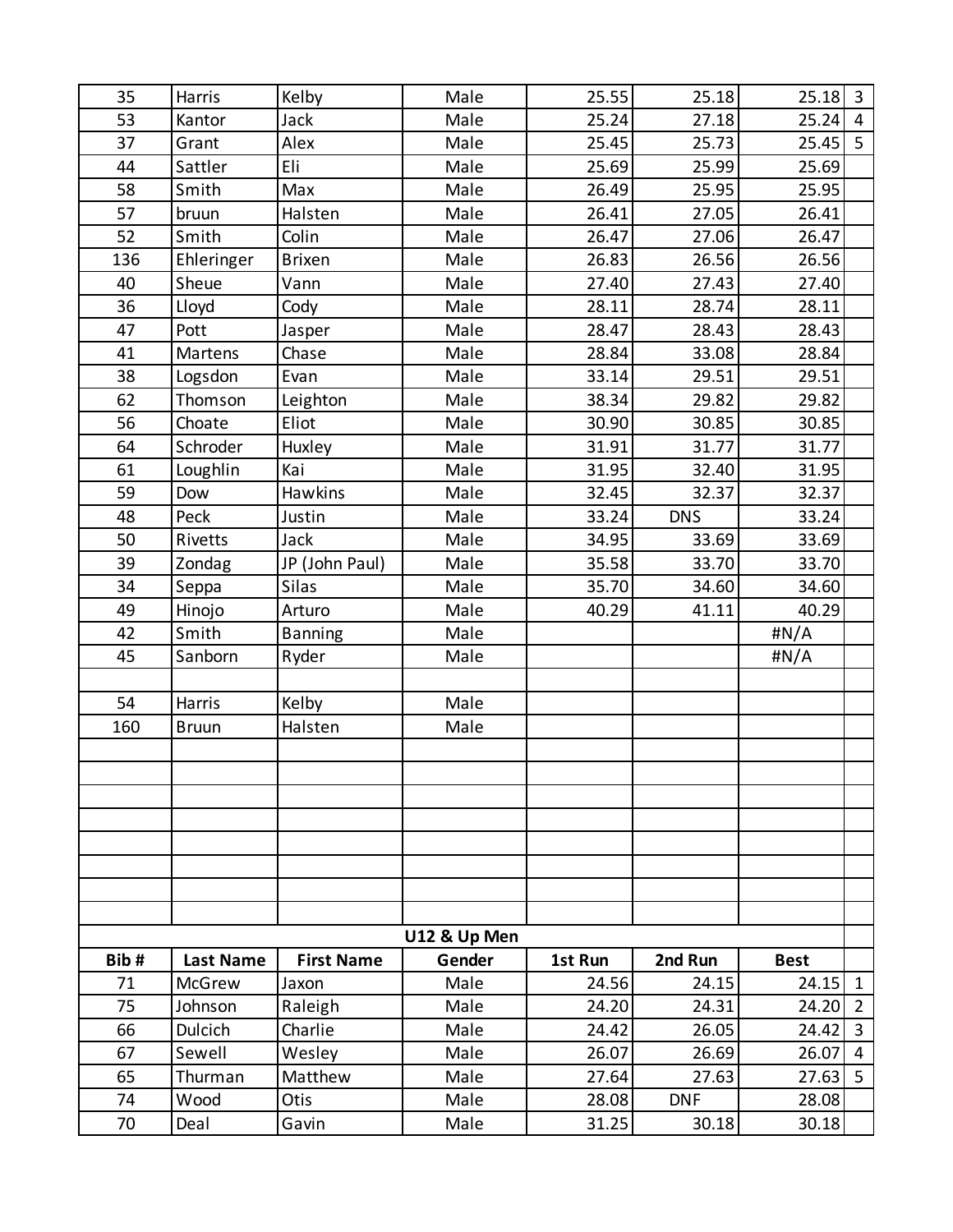| 68   | Coury                     | Knox           | Male      | 30.33   | 31.45   | 30.33       |                |
|------|---------------------------|----------------|-----------|---------|---------|-------------|----------------|
| 72   | Popke                     | Jeremiah       | Male      | 30.71   | 30.53   | 30.53       |                |
| 77   | <b>Brown</b>              | Alex           | Male      |         |         | # $N/A$     |                |
|      |                           |                |           |         |         |             |                |
|      |                           |                |           |         |         |             |                |
|      |                           |                |           |         |         |             |                |
|      |                           |                |           |         |         |             |                |
|      |                           |                |           |         |         |             |                |
|      |                           |                |           |         |         |             |                |
|      | <b>Snowboard Division</b> |                |           |         |         |             |                |
| Bib# | Last                      | <b>First</b>   | Age / Sex | 1st Run | 2nd Run | <b>Best</b> |                |
| 80   | Stoddard                  | Calvin         | 8 M       | 33.71   | 35.25   | 33.71       | $\mathbf{1}$   |
| 82   | Romero                    | Liam           | 10 M      | 33.75   | 33.81   | 33.75       | $\overline{2}$ |
| 83   | Freyatg                   | Clive          | 11 M      | 34.95   | 39.57   | 34.95       | 3              |
| 138  | Enoch                     | Quin           | 10M       | 36.49   | 35.27   | 35.27       | $\overline{4}$ |
| 79   | Pott                      | Felix          | 9 M       | 38.20   | 36.54   | 36.54       | 5              |
| 78   |                           | <b>Barrett</b> | 11 M      | 40.16   | 36.95   | 36.95       |                |
| 84   | Gorange                   | Everitt        | 10 M      | 38.25   | 37.06   | 37.06       |                |
| 137  | Enoch                     | <b>Bolden</b>  | 10M       | 43.67   | 43.04   | 43.04       |                |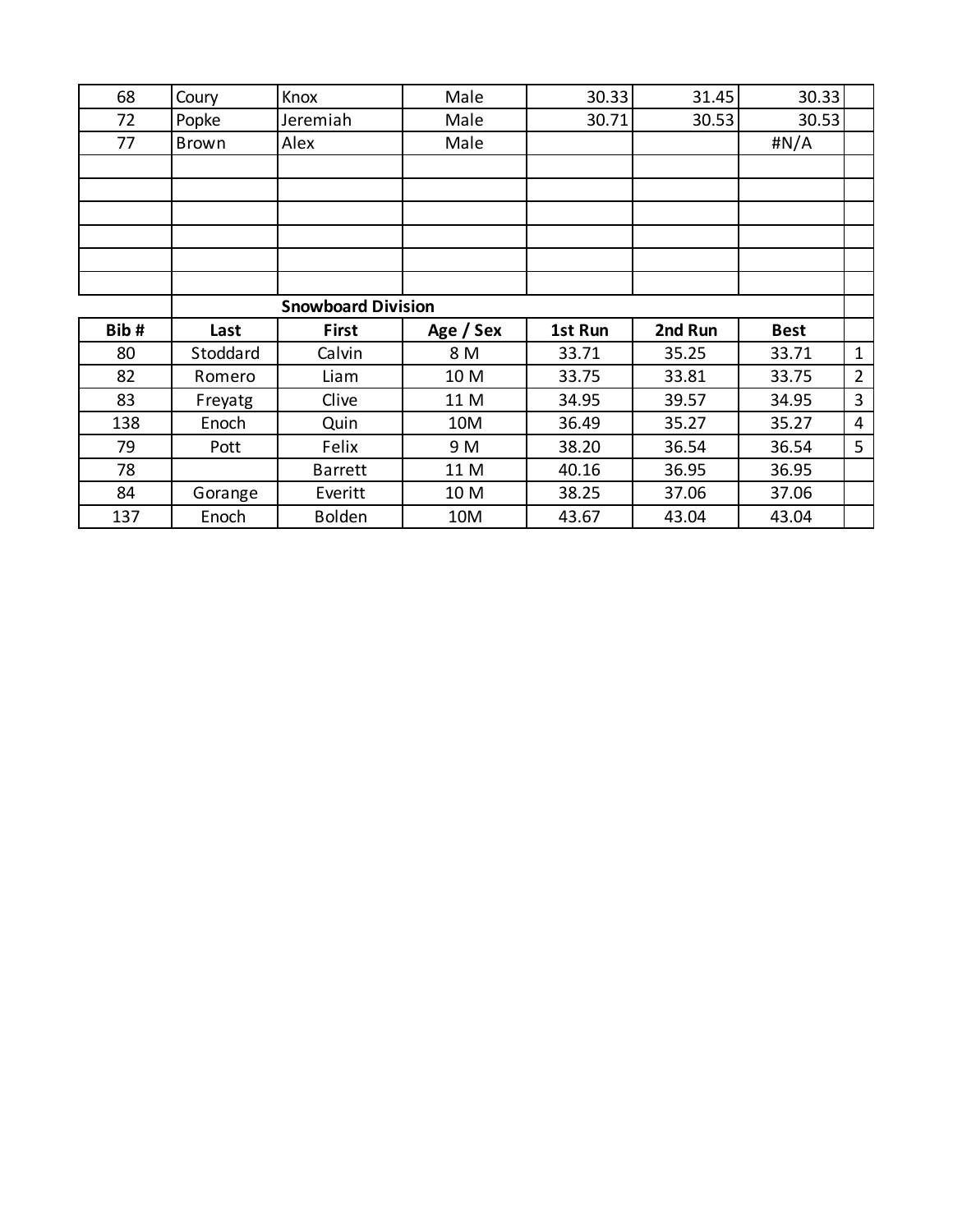| 2022           |                  |                   |                             |         |         |              |                |
|----------------|------------------|-------------------|-----------------------------|---------|---------|--------------|----------------|
|                |                  |                   | <b>U8 &amp; Under Women</b> |         |         |              |                |
| Bib#           | <b>Last Name</b> | <b>First Name</b> | Gender                      | 1st Run | 2nd Run | <b>Best</b>  |                |
| 12             | Questad          | Alta              | Female                      | 27.24   | 27.99   | 27.24        | $\mathbf{1}$   |
| 24             | McNeal           | Marie             | Female                      | 29.74   | 30.37   | 29.74        | $\overline{2}$ |
| $\overline{7}$ | Smither          | Téa               | Female                      | 30.66   | 29.96   | 29.96        | $\overline{3}$ |
| 20             | <b>Beck</b>      | Amelia            | Female                      | 31.69   | 30.01   | 30.01        | $\overline{4}$ |
| 35             | Campbell         | Freya             | Female                      | 31.09   | 30.84   | 30.84        | 5              |
| 21             | Buoncristani     | Rienza            | Female                      | 30.99   | 30.92   | 30.92        |                |
| 14             | Robins           | Sophie            | Female                      | 32.56   | 30.97   | 30.97        |                |
| 8              | Letson           | Chandler          | Female                      | 32.43   | 31.40   | 31.40        |                |
| $\mathbf{1}$   | Bloedorn         | Lilla             | Female                      | 33.87   | 32.22   | 32.22        |                |
| 33             | Minor            | Payton            | Female                      | 35.30   | 32.60   | 32.60        |                |
| 133            | Smith            | Stella            | Female                      | 32.89   | 33.27   | 32.89        |                |
| $\overline{4}$ | Jameson          | Catherine         | Female                      | 33.21   | 33.02   | 33.02        |                |
| 32             | Sheue            | Serena (Nani)     | Female                      | 34.80   | 33.24   | 33.24        |                |
| 6              | Hale             | Uzi               | Female                      | 34.27   | 35.62   | 34.27        |                |
| 11             | Young            | Isla              | Female                      | 34.79   | 34.58   | 34.58        |                |
| 10             | <b>Brumbach</b>  | Clementine        | Female                      | 41.49   | 34.99   | 34.99        |                |
| 17             | Kloster          | Kayla             | Female                      | 38.60   | 36.16   | 36.16        |                |
| 25             | Glenne           | Tindley           | Female                      | 36.28   | 36.80   | 36.28        |                |
| 22             | <b>Menzies</b>   | Millie            | Female                      | 36.62   | 40.22   | 36.62        |                |
| $\overline{2}$ | Menzies          | Madeline          | Female                      | 36.64   | 38.43   | 36.64        |                |
| 23             | Gerald           | Tallulah          | Female                      | 36.85   | 36.67   | 36.67        |                |
| $\overline{3}$ | Young            | Ellanor           | Female                      | 45.42   | 36.89   | 36.89        |                |
| 9              | Mcnamara         | Ivy               | Female                      | 39.87   | 36.96   | 36.96        |                |
| 15             | Johnson          | Lark              | Female                      | 37.13   | 38.46   | 37.13        |                |
| 34             | Rogers           | Ruby Anne         | Female                      | 37.37   | 39.01   | 37.37        |                |
| 29             | Hill             | Rosie             | Female                      | 38.50   | 37.56   | 37.56        |                |
| 134            | Turzian          | Estelle           | Female                      | 38.49   | 38.24   | 38.24        |                |
| 5              | Banta            | Ava               | Female                      | 42.56   | 40.72   | 40.72        |                |
| 18             | Dornin           | Eleanora          | Female                      | 46.07   | 47.32   | 46.07        |                |
| 31             | <b>Bridwell</b>  | Darlene           | Female                      | 48.17   | 54.96   | 48.17        |                |
| 13             | Kloster          | Anna              | Female                      |         |         | #N/A         |                |
| 16             | <b>Brower</b>    | Bella             | Female                      |         |         | #N/A         |                |
| 19             | Olson            | Olivia            | Female                      |         |         | #N/A         |                |
| 26             | Young            | Zoe               | Female                      |         |         | #N/A         |                |
| 27             | Dornin           | Eleanora          | Female                      |         |         | $\sharp N/A$ |                |
| 30             | Jacobs           | Cecily            | Female                      |         |         | #N/A         |                |
| 36             | Rogers           | Ruby Anne         | Female                      |         |         | # $N/A$      |                |
|                |                  |                   |                             |         |         |              |                |
|                |                  |                   | U10 Women                   |         |         |              |                |
| Bib#           | <b>Last Name</b> | <b>First Name</b> | Gender                      | 1st Run | 2nd Run | <b>Best</b>  |                |
| 44             | Pringle          | Savannah          | Female                      | 22.37   | 22.38   | 22.37        | $\mathbf{1}$   |
| 73             | Fraser           | Jennings          | Female                      | 24.84   | 25.36   | 24.84        | 2              |
|                |                  |                   |                             |         |         |              |                |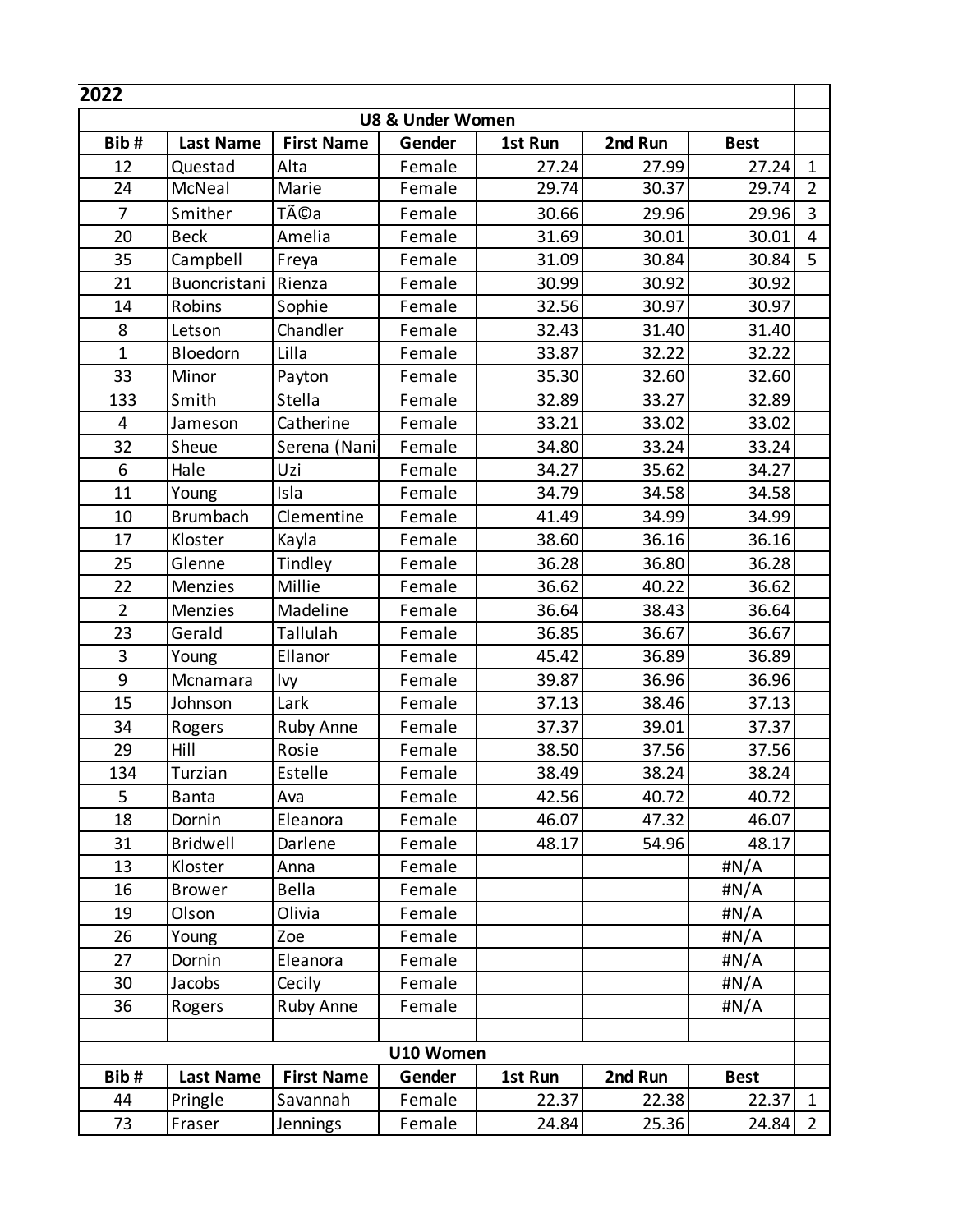| 51   | Steel                | Makenna                | Female         | 25.87   | 25.08   | 25.08       | $\overline{3}$ |
|------|----------------------|------------------------|----------------|---------|---------|-------------|----------------|
| 67   | Letson               | Kinley                 | Female         | 25.54   | 26.98   | 25.54       | $\overline{4}$ |
| 64   | Gilmour              | Ava                    | Female         | 26.02   | 25.98   | 25.98       | 5              |
| 68   | Bloomfield           | <b>Brady</b>           | Female         | 26.25   | 27.03   | 26.25       |                |
| 28   | Gerald               | Piper                  | Female         | 26.59   | 27.40   | 26.59       |                |
| 60   | Hayes                | Larkin                 | Female         | 27.26   | 26.68   | 26.68       |                |
| 57   | Little               | Lily                   | Female         | 27.06   | 26.78   | 26.78       |                |
| 78   | Daley-Scheing Payton |                        | Female         | 27.24   | 27.97   | 27.24       |                |
| 49   | McGrew               | Halley                 | Female         | 27.36   | 27.67   | 27.36       |                |
| 46   | Ries                 | Arielle                | Female         | 27.59   | 28.98   | 27.59       |                |
| 41   | Lloyd                | Hope                   | Female         | 28.68   | 27.85   | 27.85       |                |
| 59   | Smith                | Lilly                  | Female         | 28.06   | 28.44   | 28.06       |                |
| 50   | Gouley               | Hadley                 | Female         | 29.02   | 28.56   | 28.56       |                |
| 37   | Smiley               | <b>Brianna</b>         | Female         | 29.02   | 28.67   | 28.67       |                |
| 43   | Howard               | Hannah                 | Female         | 28.82   | 29.22   | 28.82       |                |
| 47   | Haynes               | Lillee                 | Female         | 28.93   | 35.23   | 28.93       |                |
| 38   | Crist                | Stevie                 | Female         | 30.39   | 29.79   | 29.79       |                |
| 42   | Allen                | Avery                  | Female         | 30.05   | 39.23   | 30.05       |                |
| 53   | Hill                 | Gigi                   | Female         | 30.14   | 30.45   | 30.14       |                |
| 61   | Heidel               | Samantha               | Female         | 30.74   | 30.34   | 30.34       |                |
| 66   | Larrabee             | Lauren                 | Female         | 30.35   | 30.95   | 30.35       |                |
| 63   | Wilkins              | Sage                   | Female         | 30.43   | 32.65   | 30.43       |                |
| 69   |                      | STANSBERRY Georgia Bea | Female         | 31.10   | 30.48   | 30.48       |                |
| 45   | Malone               | Madeline (Ma           | Female         | 30.57   | 32.27   | 30.57       |                |
| 70   | Jensen               | Presley                | Female         | 31.15   | 31.13   | 31.13       |                |
| 55   | Shane                | Vitoria                | Female         | 34.62   | 33.75   | 33.75       |                |
| 52   | Chavez               | Emily                  | Female         | 34.63   | 33.80   | 33.8        |                |
| 48   | Monjaras             | Kendall                | Female         | 34.05   | 35.32   | 34.05       |                |
| 40   | Johnson              | Zephyr                 | Female         | 34.97   | 34.77   | 34.77       |                |
| 56   | Kreitler             | Kailani                | Female         | 35.97   | 36.42   | 35.97       |                |
| 62   | Jacoby               | Molly                  | Female         | 37.12   | 37.96   | 37.12       |                |
| 39   | McGregor             | Wynne                  | Female         | 38.24   | 38.82   | 38.24       |                |
| 104  | Shipp-Stephe Mahayla |                        | Female         |         |         | #N/A        |                |
| 65   | Morrison             | Katherine              | Female         |         |         | #N/A        |                |
| 71   | gadhia               | quincy                 | Female         |         |         | #N/A        |                |
| 72   | <b>HAYES</b>         | LARKIN                 | Female         |         |         | # $N/A$     |                |
|      |                      |                        | U12 & Up Women |         |         |             |                |
| Bib# | <b>Last Name</b>     | <b>First Name</b>      | Gender         | 1st Run | 2nd Run | <b>Best</b> |                |
| 81   | Harrington           | Olivia                 | Female         | 25.02   | 25.83   | 25.02       | $\mathbf{1}$   |
| 79   | Hurtado              | Fernanda               | Female         | 25.44   | 25.44   | 25.44       | $\overline{2}$ |
| 84   | <b>Black</b>         | Irie                   | Female         | 28.35   | 25.66   | 25.66       | 3              |
| 83   | Ries                 | Amelie                 | Female         | 27.46   | 27.37   | 27.37       | $\overline{4}$ |
| 75   | Wilkins              | Dakota                 | Female         | 28.55   | 37.88   | 28.55       | 5              |
| 77   | <b>Sirek</b>         | Eleanor                | Female         | 32.90   | 32.90   | 32.90       |                |
| 80   | Kanowsky             | Sophie                 | Female         |         |         | #N/A        |                |